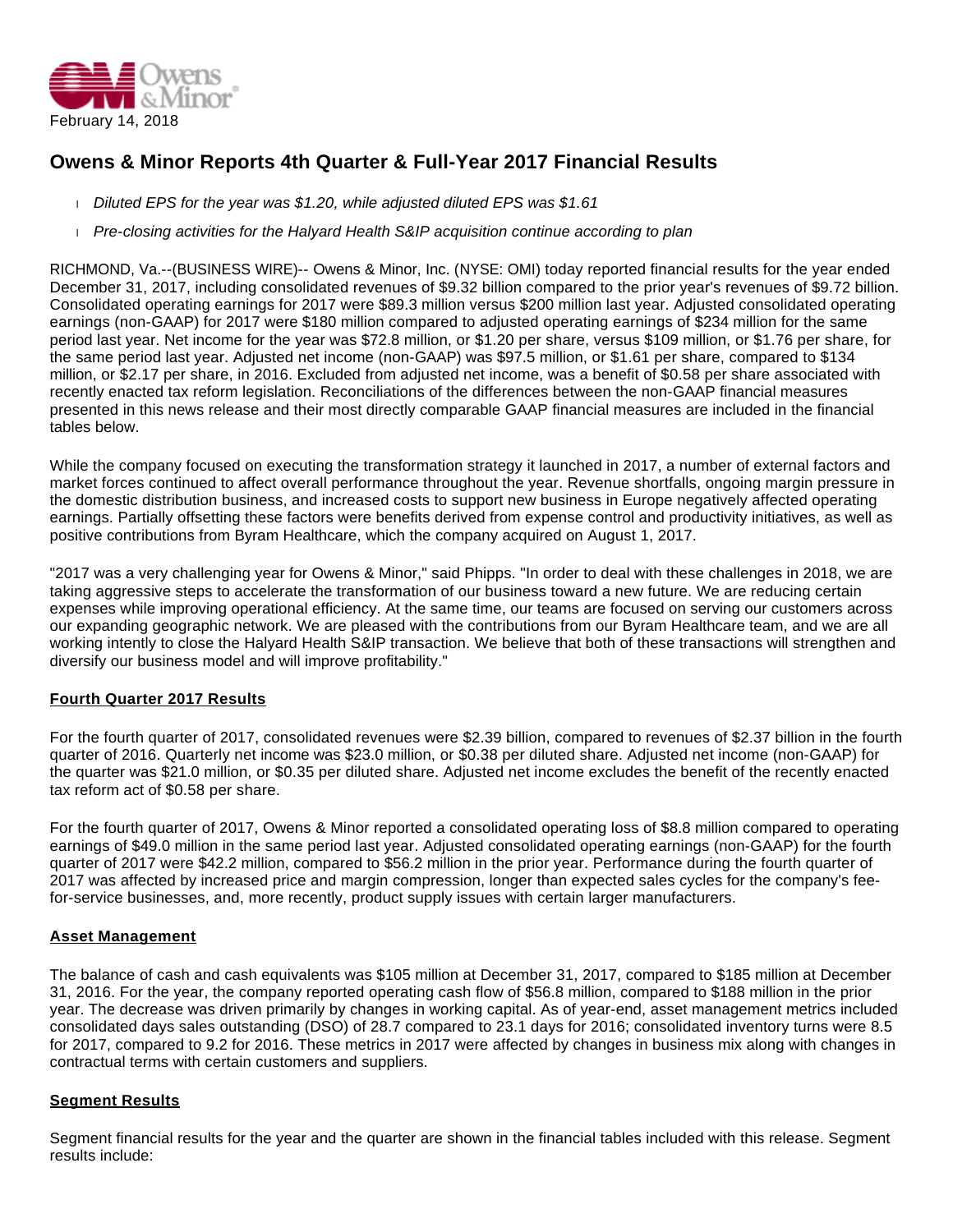- **Domestic Segment** annual revenues were \$8.79 billion compared to revenues of \$9.19 billion a year ago. Fourth quarter 2017 revenues for the Domestic Segment were \$2.28 billion, compared to \$2.24 billion in the fourth quarter of 2016. For the year, segment operating earnings were \$134 million compared to \$165 million the year before, while quarterly operating earnings were \$31.2 million compared to \$39.3 million in the prior year. In the Domestic Segment, price and margin compression in the market negatively affected revenue and gross margin results. In addition, during the fourth quarter, the Domestic Segment incurred higher than expected healthcare costs and LIFO expense. Partially offsetting these results, were benefits derived from the company's transformation and expense reduction initiatives. Byram Healthcare, which was acquired in August of 2017, positively affected annual results with a contribution of \$209 million to net revenues.
- **International Segment** annual revenues were \$392 million compared to prior year revenues of \$344 million last year. Fourth quarter revenues were \$104 million compared to 2016 fourth quarter revenues of \$87.8 million. For the year, the segment operating loss was \$3.9 million, compared to \$5.6 million of operating earnings last year. For the fourth quarter, the International Segment had an operating loss of \$3.1 million compared to operating earnings of \$2.2 million in the prior year. The International Segment experienced a less favorable revenue mix, increased costs to onboard new customers, and a lag in implementing cost reduction activities.
- **Proprietary Products Segment** annual revenues were \$504 million compared to \$540 million last year. For the quarter, the segment provided revenues of \$111 million, compared to \$131 million in the fourth quarter a year ago. For the year, segment operating earnings were \$33.0 million compared to \$53.8 million the year before, while quarterly operating earnings were \$6.9 million compared to \$11.9 million in the prior year. The operating earnings decline in the Proprietary Products Segment resulted from lower revenues from sourced products, as well as inventory write-offs. After stabilizing the production environment in 2017, the company has renewed its focus on growing the business.

### **Financial Guidance and Outlook**

Owens & Minor expects to provide its financial outlook for 2018 following the closing of the Halyard Health S&IP transaction, once final transaction details are known. The formal closing activities are expected to occur on or about April 1, 2018.

#### **Investor Conference Call & Supplemental Material for 2017 Financial Results**

Owens & Minor executives will host a conference call, which will also be webcast, to discuss the results at 8:30 a.m. today (Wednesday, February 14, 2018). Participants may access the call at 866-393-1604. The international dial-in number is 224-357-2191. A replay of the call will be available for one week by dialing 855-859-2056. The access code for the conference call, international dial-in and replay is #4198177. A webcast of the event and a corresponding slide presentation will be available on [www.owens-minor.com](http://cts.businesswire.com/ct/CT?id=smartlink&url=http%3A%2F%2Fwww.owens-minor.com&esheet=51758407&newsitemid=20180214005495&lan=en-US&anchor=www.owens-minor.com&index=1&md5=33793e76b6db0ae65dc09f474ef5ede1) under the [Investor Relations section](http://cts.businesswire.com/ct/CT?id=smartlink&url=http%3A%2F%2Finvestors.owens-minor.com%2Fevents.cfm&esheet=51758407&newsitemid=20180214005495&lan=en-US&anchor=Investor+Relations+section&index=2&md5=b89e0a9fa455bf5ea5b539356e67a33f).

#### **Safe Harbor**

This release is intended to be disclosure through methods reasonably designed to provide broad, non-exclusionary distribution to the public in compliance with the SEC's Fair Disclosure Regulation. This release contains certain "forwardlooking" statements, which are made pursuant to the Safe Harbor provisions of the Private Securities Litigation Reform Act of 1995. These statements include, but are not limited to, statements related to the Company's expectations regarding the performance of its business, the transformation of its business, its liquidity and capital resources, the Company's ability to complete the transaction with Halyard referenced herein and any projections of earnings, revenues or other financial or operational items related to the transaction or Halyard S&IP business following the closing of the transaction, and other nonhistorical statements. Forward-looking statements involve known and unknown risks and uncertainties that may cause our actual results in future periods to differ materially from those projected or contemplated in the forward-looking statements. Investors should refer to our annual report on Form 10-K for the year ended December 31, 2016, filed with the SEC and subsequent quarterly reports on Form 10-Q and current reports on Form 8-K filed with or furnished to the SEC, for a discussion of certain other known risk factors that could cause our actual results to differ materially from our current estimates. These filings are available at [www.owens-minor.com.](http://cts.businesswire.com/ct/CT?id=smartlink&url=http%3A%2F%2Fwww.owens-minor.com&esheet=51758407&newsitemid=20180214005495&lan=en-US&anchor=www.owens-minor.com&index=3&md5=0c7a9454fc46fa99d59599d45a37ad55) Given these risks and uncertainties, we can give no assurance that any forward-looking statements will, in fact, transpire and, therefore, caution investors not to place undue reliance on them. We specifically disclaim any obligation to update or revise any forward-looking statements, whether as a result of new information, future developments or otherwise.

Owens & Minor uses its web site, [www.owens-minor.com,](http://cts.businesswire.com/ct/CT?id=smartlink&url=http%3A%2F%2Fwww.owens-minor.com&esheet=51758407&newsitemid=20180214005495&lan=en-US&anchor=www.owens-minor.com&index=4&md5=49acd4ba4367c69119928bfe31dc8a7a) as a channel of distribution for material company information, including news releases, investor presentations and financial information. This information is routinely posted and accessible under the Investor Relations section.

#### **About Owens & Minor**

Owens & Minor, Inc. (NYSE: OMI) is a global healthcare solutions company dedicated to Connecting the World of Medical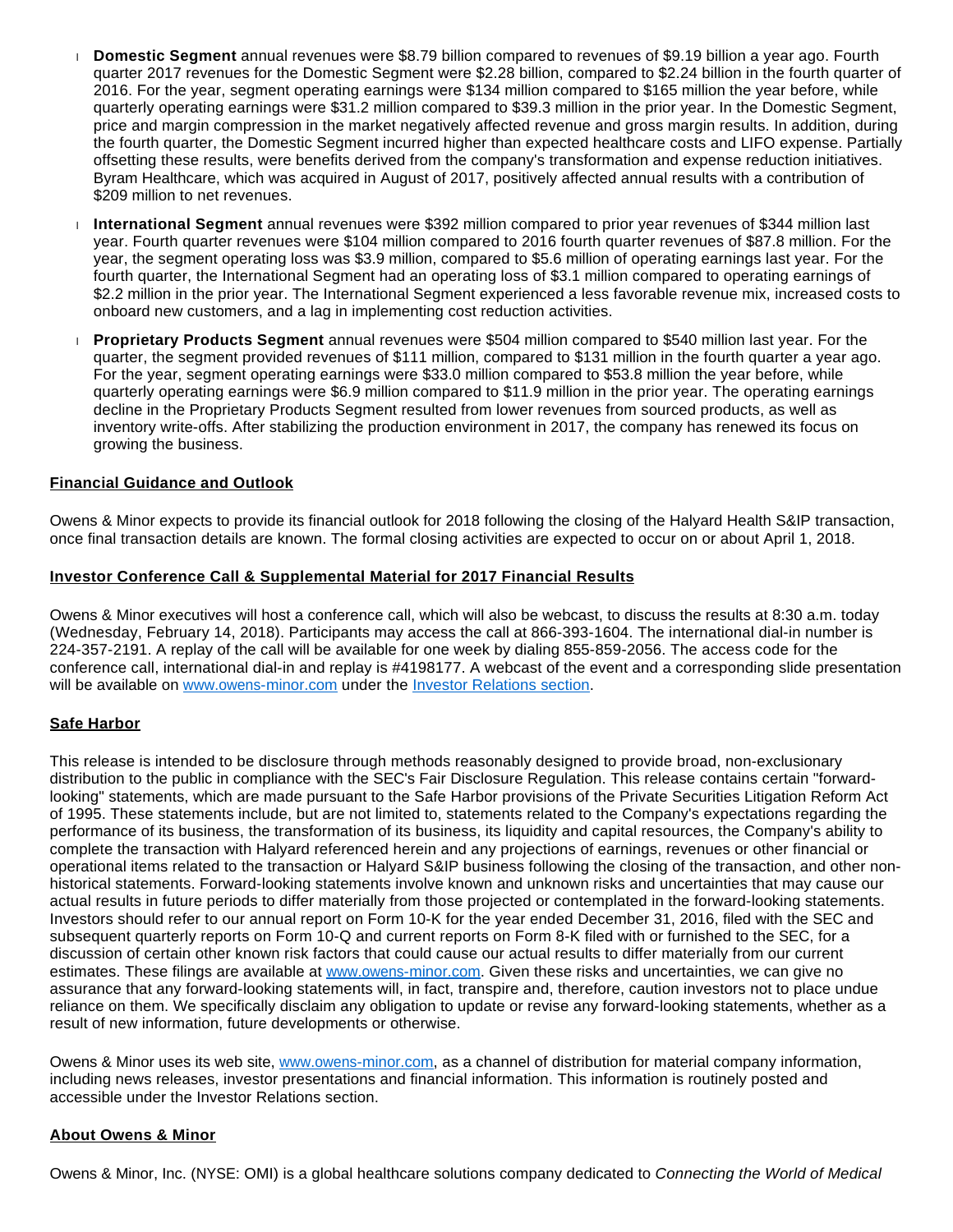Products to the Point of Care<sup>SM</sup> by providing vital supply chain services to healthcare providers and manufacturers of healthcare products. Owens & Minor provides logistics services across the spectrum of medical products from disposable medical supplies to devices and implants. With logistics platforms strategically located in the United States and Europe, Owens & Minor serves markets where three quarters of global healthcare spending occurs. Owens & Minor's customers span the healthcare market from independent hospitals to large integrated healthcare networks, as well as group purchasing organizations, healthcare products manufacturers, the federal government, and healthcare patients at home through its Byram Healthcare subsidiary. A FORTUNE 500 company, Owens & Minor is headquartered in Richmond, Virginia, and has annualized revenues exceeding \$9 billion. For more information about Owens & Minor, visit [owens](http://cts.businesswire.com/ct/CT?id=smartlink&url=http%3A%2F%2Fwww.owens-minor.com&esheet=51758407&newsitemid=20180214005495&lan=en-US&anchor=owens-minor.com&index=5&md5=0fd06305aaaab0c3e60837b116fe4aaf)[minor.com,](http://cts.businesswire.com/ct/CT?id=smartlink&url=http%3A%2F%2Fwww.owens-minor.com&esheet=51758407&newsitemid=20180214005495&lan=en-US&anchor=owens-minor.com&index=5&md5=0fd06305aaaab0c3e60837b116fe4aaf) follow [@Owens\\_Minor on Twitter](http://cts.businesswire.com/ct/CT?id=smartlink&url=https%3A%2F%2Ftwitter.com%2FOwens_Minor&esheet=51758407&newsitemid=20180214005495&lan=en-US&anchor=%40Owens_Minor+on+Twitter&index=6&md5=0abfc0a02f8ad675399912db0b2de751), and connect on LinkedIn at [www.linkedin.com/company/owens-&-minor](http://cts.businesswire.com/ct/CT?id=smartlink&url=http%3A%2F%2Fwww.linkedin.com%2Fcompany%2Fowens-%26-minor&esheet=51758407&newsitemid=20180214005495&lan=en-US&anchor=www.linkedin.com%2Fcompany%2Fowens-%26-minor&index=7&md5=ec1d10fb8d5a45f9836413a63e1a87a2).

## **Owens & Minor, Inc.**

### **Consolidated Statements of Income (unaudited)**

(dollars in thousands, except per share data)

|                                                      | Three Months Ended December 31, |           |    |           |  |  |
|------------------------------------------------------|---------------------------------|-----------|----|-----------|--|--|
|                                                      |                                 | 2017      |    | 2016      |  |  |
| Net revenue                                          |                                 | 2,389,834 | \$ | 2,368,361 |  |  |
| Cost of goods sold                                   |                                 | 2,074,622 |    | 2,073,381 |  |  |
| Gross margin                                         |                                 | 315,212   |    | 294,980   |  |  |
| Distribution, selling and administrative expenses    |                                 | 281,625   |    | 243,480   |  |  |
| Acquisition-related and exit and realignment charges |                                 | 39,573    |    | 4,701     |  |  |
| Other operating (income) expense, net                |                                 | 2,786     |    | (2,209)   |  |  |
| Operating earnings                                   |                                 | (8, 772)  |    | 49,008    |  |  |
| Interest expense, net                                |                                 | 9,556     |    | 6,733     |  |  |
| Income before income taxes                           |                                 | (18, 328) |    | 42,275    |  |  |
| Income tax (benefit) provision                       |                                 | (41,325)  |    | 15,170    |  |  |
| Net income                                           | \$                              | 22,997    | \$ | 27,105    |  |  |
| Net income per common share:                         |                                 |           |    |           |  |  |
| <b>Basic and diluted</b>                             | \$                              | 0.38      | S  | 0.45      |  |  |

|                                                      | <b>Twelve Months Ended December 31,</b> |           |    |           |  |  |  |
|------------------------------------------------------|-----------------------------------------|-----------|----|-----------|--|--|--|
|                                                      |                                         | 2017      |    | 2016      |  |  |  |
| Net revenue                                          | \$                                      | 9,318,275 | \$ | 9,723,431 |  |  |  |
| Cost of goods sold                                   |                                         | 8,146,409 |    | 8,536,121 |  |  |  |
| Gross margin                                         |                                         | 1,171,866 |    | 1,187,310 |  |  |  |
| Distribution, selling and administrative expenses    |                                         | 1,016,978 |    | 970,424   |  |  |  |
| Acquisition-related and exit and realignment charges |                                         | 60,707    |    | 24,675    |  |  |  |
| Other operating (income) expense, net                |                                         | 4,930     |    | (7, 388)  |  |  |  |
| Operating earnings                                   |                                         | 89,251    |    | 199,599   |  |  |  |
| Interest expense, net                                |                                         | 31,773    |    | 27,057    |  |  |  |
| Income before income taxes                           |                                         | 57,478    |    | 172,542   |  |  |  |
| Income tax (benefit) provision                       |                                         | (15, 315) |    | 63,755    |  |  |  |
| Net income                                           | \$                                      | 72,793    | \$ | 108,787   |  |  |  |
| Net income per common share:                         |                                         |           |    |           |  |  |  |
| <b>Basic and diluted</b>                             | S                                       | 1.20      | \$ | 1.76      |  |  |  |

#### **Owens & Minor, Inc.**

**Condensed Consolidated Balance Sheets (unaudited)**

(dollars in thousands)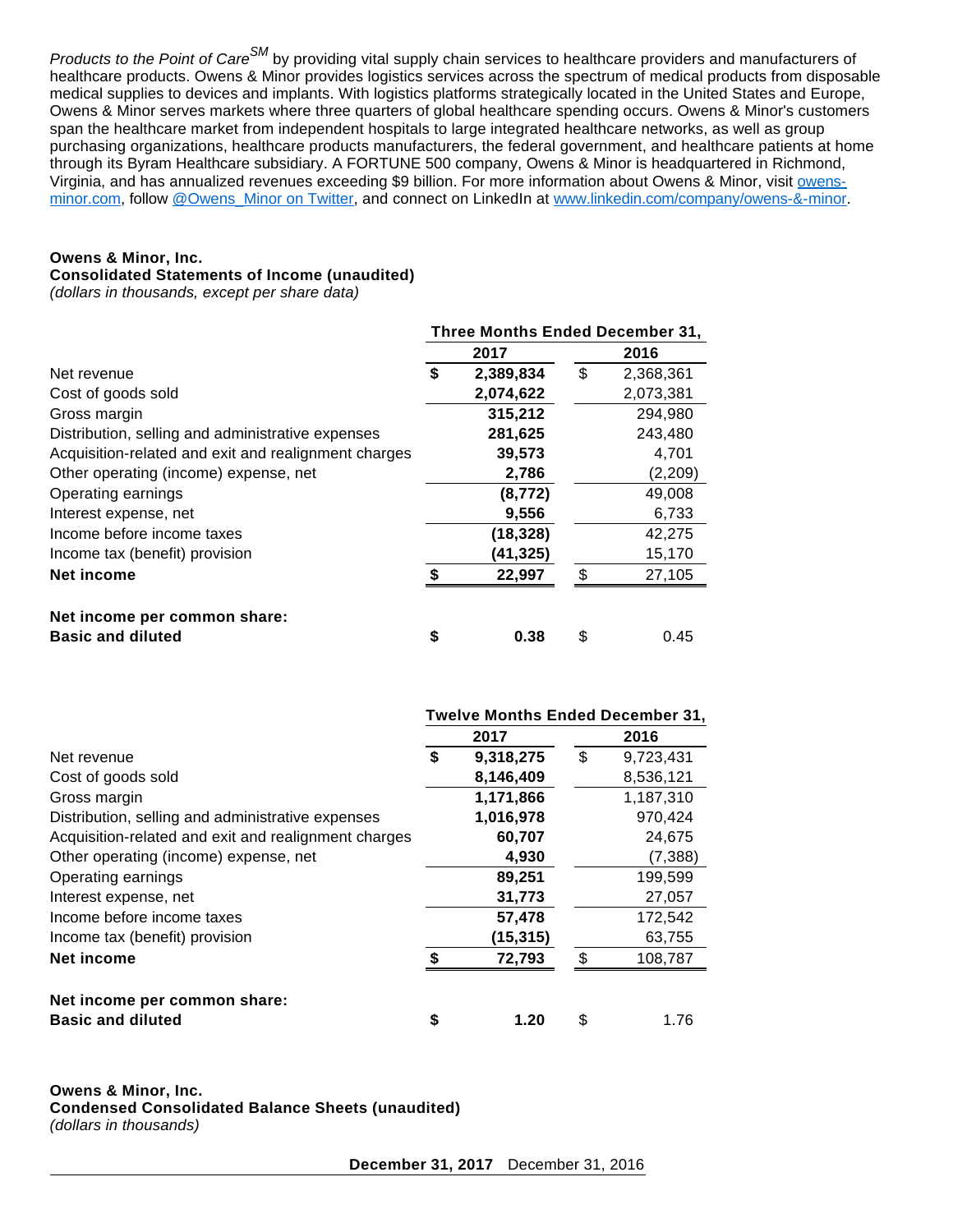## **Assets**

| <b>Current assets</b>                     |                 |                 |
|-------------------------------------------|-----------------|-----------------|
| Cash and cash equivalents                 | \$<br>104,522   | \$<br>185,488   |
| Accounts receivable, net                  | 758,936         | 606,084         |
| Merchandise inventories                   | 990,193         | 916,311         |
| Other current assets                      | 328,254         | 254,156         |
| <b>Total current assets</b>               | 2,181,905       | 1,962,039       |
| Property and equipment, net               | 206,490         | 191,718         |
| Goodwill, net                             | 713,811         | 414,936         |
| Intangible assets, net                    | 184,468         | 82,511          |
| Other assets, net                         | 89,619          | 66,548          |
| <b>Total assets</b>                       | \$<br>3,376,293 | \$<br>2,717,752 |
| <b>Liabilities and equity</b>             |                 |                 |
| <b>Current liabilities</b>                |                 |                 |
| Accounts payable                          | \$<br>947,572   | \$<br>750,750   |
| Accrued payroll and related liabilities   | 30,416          | 45,051          |
| Other current liabilities                 | 331,745         | 238,837         |
| <b>Total current liabilities</b>          | 1,309,733       | 1,034,638       |
| Long-term debt, excluding current portion | 900,744         | 564,583         |
| Deferred income taxes                     | 74,247          | 90,383          |
| Other liabilities                         | 76,090          | 68,110          |
| <b>Total liabilities</b>                  | 2,360,814       | 1,757,714       |
| <b>Total equity</b>                       | 1,015,479       | 960,038         |
| <b>Total liabilities and equity</b>       | \$<br>3,376,293 | \$<br>2,717,752 |

# **Owens & Minor, Inc. Consolidated Statements of Cash Flows (unaudited)**

(dollars in thousands)

|                                                                               | <b>Twelve Months Ended December 31,</b> |            |    |           |  |  |
|-------------------------------------------------------------------------------|-----------------------------------------|------------|----|-----------|--|--|
|                                                                               |                                         | 2017       |    | 2016      |  |  |
| <b>Operating activities:</b>                                                  |                                         |            |    |           |  |  |
| Net income                                                                    | \$                                      | 72,793     | \$ | 108,787   |  |  |
| Adjustments to reconcile net income to cash provided by operating activities: |                                         |            |    |           |  |  |
| Depreciation and amortization                                                 |                                         | 59,443     |    | 55,393    |  |  |
| Share-based compensation expense                                              |                                         | 11,911     |    | 12,042    |  |  |
| Provision for losses on accounts receivable                                   |                                         | 2,674      |    | 377       |  |  |
| Deferred income tax (benefit) expense                                         |                                         | (49, 988)  |    | 4,218     |  |  |
| Changes in operating assets and liabilities:                                  |                                         |            |    |           |  |  |
| Accounts receivable                                                           |                                         | (100, 010) |    | (25, 244) |  |  |
| Merchandise inventories                                                       |                                         | (57, 032)  |    | 22,589    |  |  |
| Accounts payable                                                              |                                         | 143,947    |    | 43,430    |  |  |
| Net change in other assets and liabilities                                    |                                         | (33, 263)  |    | (37, 559) |  |  |
| Other, net                                                                    |                                         | 6,299      |    | 3,662     |  |  |
| Cash provided by operating activities                                         |                                         | 56,774     |    | 187,695   |  |  |
| <b>Investing activities:</b>                                                  |                                         |            |    |           |  |  |
| Acquisitions, net of cash acquired                                            |                                         | (366, 569) |    |           |  |  |
| Additions to property and equipment                                           |                                         | (34, 613)  |    | (20, 302) |  |  |
| Additions to computer software and intangible assets                          |                                         | (16, 124)  |    | (9, 819)  |  |  |
| Proceeds from sale of property and equipment                                  |                                         | 663        |    | 5,375     |  |  |
| Cash used for investing activities                                            |                                         | (416, 643) |    | (24, 746) |  |  |

# **Financing activities:**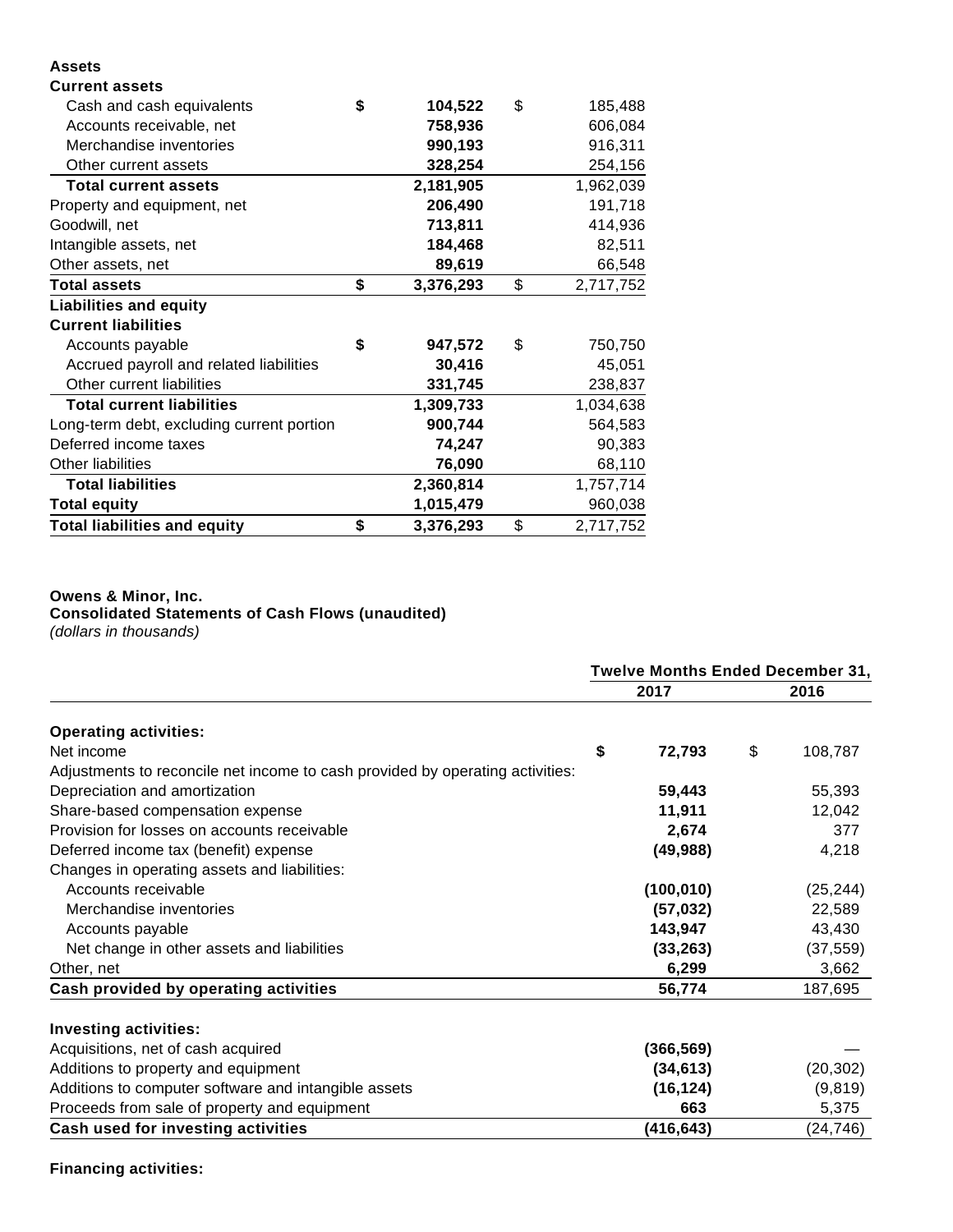| Proceeds from debt issuance                                  | 250,000       |               |
|--------------------------------------------------------------|---------------|---------------|
| Borrowing under revolving credit facility                    | 104,600       |               |
| Repayment of debt                                            | (3, 125)      |               |
| Financing costs paid                                         | (1,798)       |               |
| Cash dividends paid                                          | (63, 151)     | (63, 382)     |
| Repurchases of common stock                                  | (5,000)       | (71, 028)     |
| Other, net                                                   | (8, 720)      | (8, 294)      |
| Cash provided by (used for) financing activities             | 272,806       | (142,704)     |
| Effect of exchange rate changes on cash and cash equivalents | 6,097         | 4,223         |
| Net (decrease) increase in cash and cash equivalents         | (80, 966)     | 24,468        |
| Cash and cash equivalents at beginning of period             | 185,488       | 161,020       |
| Cash and cash equivalents at end of period                   | \$<br>104,522 | \$<br>185,488 |

#### **Owens & Minor, Inc. Summary Segment Information (unaudited)** (dollars in thousands)

|                                                      | Three Months Ended December 31, |               |              |      |             |              |  |
|------------------------------------------------------|---------------------------------|---------------|--------------|------|-------------|--------------|--|
|                                                      |                                 |               | 2017         | 2016 |             |              |  |
|                                                      |                                 |               | $%$ of       |      |             | % of         |  |
|                                                      |                                 |               | consolidated |      |             | consolidated |  |
|                                                      |                                 | <b>Amount</b> | net revenue  |      | Amount      | net revenue  |  |
| Net revenue:                                         |                                 |               |              |      |             |              |  |
| Segment net revenue                                  |                                 |               |              |      |             |              |  |
| Domestic                                             |                                 | \$2,275,819   | 95.23%       |      | \$2,236,887 | 94.45%       |  |
| International                                        |                                 | 104,073       | 4.35%        |      | 87,813      | 3.71%        |  |
| <b>Proprietary Products</b>                          |                                 | 111,373       | 4.66%        |      | 130,558     | 5.51%        |  |
| Total segment net revenue                            |                                 | 2,491,265     |              |      | 2,455,258   |              |  |
| Inter-segment revenue                                |                                 |               |              |      |             |              |  |
| <b>Proprietary Products</b>                          |                                 | (101, 431)    | (4.24)%      |      | (86, 897)   | (3.67)%      |  |
| Total inter-segment revenue                          |                                 | (101, 431)    |              |      | (86, 897)   |              |  |
| Consolidated net revenue                             |                                 | \$2,389,834   | 100.00%      |      | \$2,368,361 | 100.00%      |  |
|                                                      |                                 |               | % of segment |      |             | % of segment |  |
| <b>Operating earnings (loss):</b>                    |                                 |               | net revenue  |      |             | net revenue  |  |
| Domestic                                             | \$                              | 31,248        | 1.37%        | \$   | 39,293      | 1.76%        |  |
| International                                        |                                 | (3, 107)      | (2.99)%      |      | 2,193       | 2.50%        |  |
| <b>Proprietary Products</b>                          |                                 | 6,910         | 6.20%        |      | 11,933      | 9.14%        |  |
| Inter-segment eliminations                           |                                 | 508           |              |      | 290         |              |  |
| Acquisition-related and exit and realignment charges |                                 | (39, 573)     |              |      | (4,701)     |              |  |
| Other <sup>(1)</sup>                                 |                                 | (4, 758)      |              |      |             |              |  |
| Consolidated operating earnings                      | \$                              | (8, 772)      | (0.37)%      | \$   | 49,008      | 2.07%        |  |
| <b>Depreciation and amortization:</b>                |                                 |               |              |      |             |              |  |
| Domestic                                             | \$                              | 11,251        |              | \$   | 7,070       |              |  |
| International                                        |                                 | 4,254         |              |      | 3,992       |              |  |
| <b>Proprietary Products</b>                          |                                 | 2,135         |              |      | 2,149       |              |  |
| Consolidated depreciation and amortization           | \$                              | 17,640        |              | \$   | 13,211      |              |  |
| <b>Capital expenditures:</b>                         |                                 |               |              |      |             |              |  |
| Domestic                                             | \$                              | 9,482         |              | \$   | 4,059       |              |  |
| International                                        |                                 | 2,415         |              |      | 4,820       |              |  |
| <b>Proprietary Products</b>                          |                                 | 1,051         |              |      | 478         |              |  |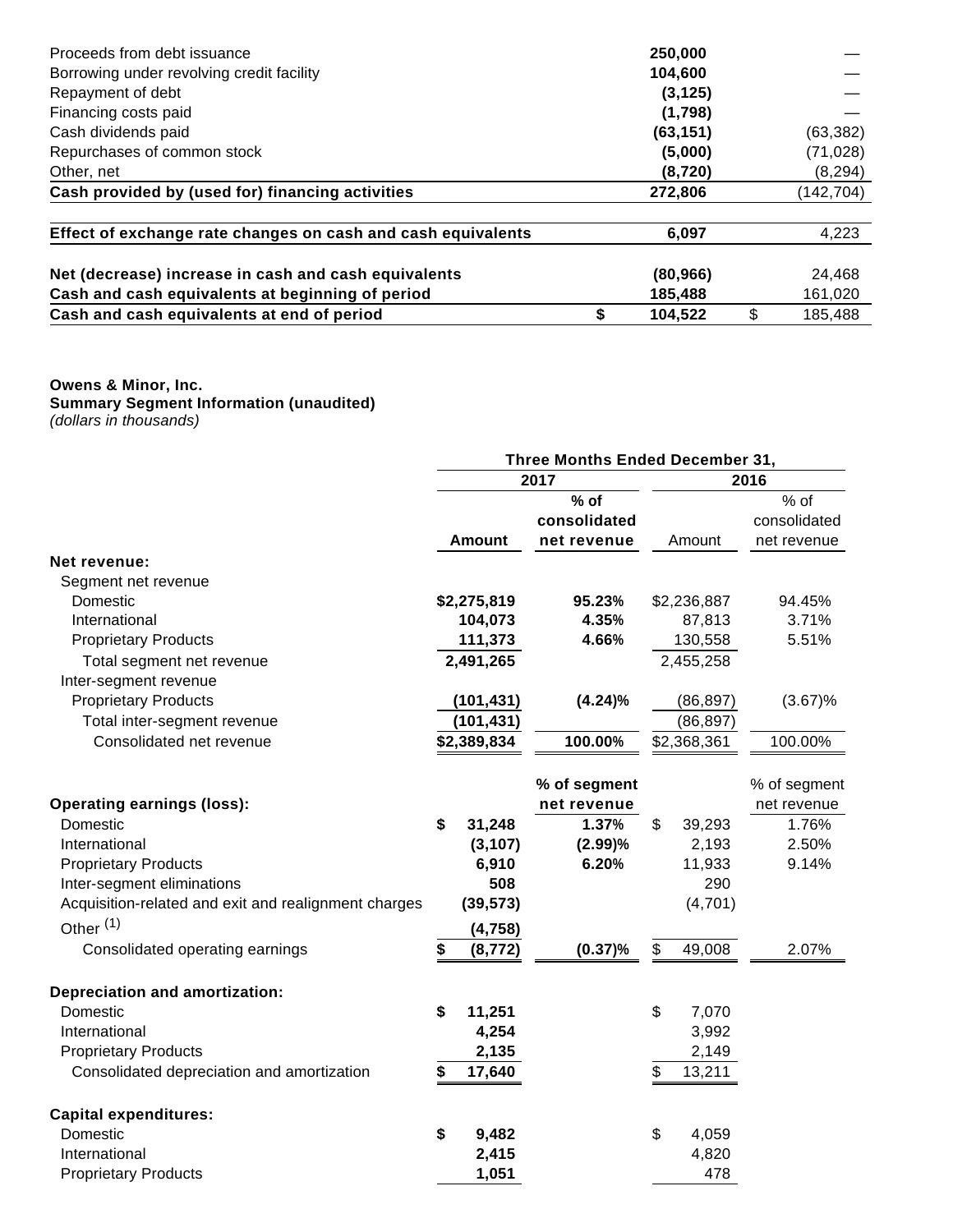## **Owens & Minor, Inc.**

#### **Summary Segment Information (unaudited)**

(dollars in thousands)

|                                                      |                 | <b>Twelve Months Ended December 31</b> |      |              |              |  |  |
|------------------------------------------------------|-----------------|----------------------------------------|------|--------------|--------------|--|--|
|                                                      |                 | 2017                                   | 2016 |              |              |  |  |
|                                                      |                 | $%$ of                                 |      |              | % of         |  |  |
|                                                      |                 | consolidated                           |      |              | consolidated |  |  |
|                                                      | <b>Amount</b>   | net revenue                            |      | Amount       | net revenue  |  |  |
| <b>Net revenue:</b>                                  |                 |                                        |      |              |              |  |  |
| Segment net revenue                                  |                 |                                        |      |              |              |  |  |
| Domestic                                             | \$<br>8,794,390 | 94.38%                                 |      | \$9,191,574  | 94.53%       |  |  |
| International                                        | 391,628         | 4.20%                                  |      | 343,674      | 3.53%        |  |  |
| <b>Proprietary Products</b>                          | 504,026         | 5.41%                                  |      | 539,580      | 5.55%        |  |  |
| Total segment net revenue                            | 9,690,044       |                                        |      | 10,074,828   |              |  |  |
| Inter-segment revenue                                |                 |                                        |      |              |              |  |  |
| <b>Proprietary Products</b>                          | (371, 769)      | (3.99)%                                |      | (351, 397)   | $(3.61)\%$   |  |  |
| Total inter-segment revenue                          | (371, 769)      |                                        |      | (351, 397)   |              |  |  |
| Consolidated net revenue                             | \$<br>9,318,275 | 100.00%                                |      | \$9,723,431  | 100.00%      |  |  |
|                                                      |                 |                                        |      |              |              |  |  |
|                                                      |                 | % of segment                           |      |              | % of segment |  |  |
| <b>Operating earnings (loss):</b>                    |                 | net revenue                            |      |              | net revenue  |  |  |
| Domestic                                             | \$<br>134,059   | 1.52%                                  | \$   | 165,495      | 1.80%        |  |  |
| International                                        | (3,861)         | (0.99)%                                |      | 5,596        | 1.63%        |  |  |
| <b>Proprietary Products</b>                          | 32,950          | 6.54%                                  |      | 53,799       | 9.97%        |  |  |
| Inter-segment eliminations                           | 243             |                                        |      | (616)        |              |  |  |
| Acquisition-related and exit and realignment charges | (60, 707)       |                                        |      | (24, 675)    |              |  |  |
| Other <sup>(1)</sup>                                 |                 |                                        |      |              |              |  |  |
|                                                      | (13, 433)       |                                        |      |              |              |  |  |
| Consolidated operating earnings                      | \$<br>89,251    | 0.96%                                  | \$   | 199,599      | 2.05%        |  |  |
| <b>Depreciation and amortization:</b>                |                 |                                        |      |              |              |  |  |
| Domestic                                             | \$<br>34,482    |                                        | \$   | 29,469       |              |  |  |
| International                                        | 16,327          |                                        |      | 17,117       |              |  |  |
| <b>Proprietary Products</b>                          | 8,634           |                                        |      | 8,807        |              |  |  |
| Consolidated depreciation and amortization           | \$<br>59,443    |                                        | \$   | 55,393       |              |  |  |
| <b>Capital expenditures:</b>                         |                 |                                        |      |              |              |  |  |
| Domestic                                             | \$<br>32,858    |                                        | \$   | 14,333       |              |  |  |
| International                                        | 14,074          |                                        |      | 12,874       |              |  |  |
| <b>Proprietary Products</b>                          | 3,805           |                                        |      | 2,914        |              |  |  |
| Consolidated capital expenditures                    | \$<br>50,737    |                                        | \$   | 30,121       |              |  |  |
|                                                      |                 |                                        |      |              |              |  |  |
|                                                      | December 31,    |                                        |      | December 31, |              |  |  |
|                                                      | 2017            |                                        |      | 2016         |              |  |  |
| <b>Total assets:</b>                                 |                 |                                        |      |              |              |  |  |
| Domestic                                             | \$<br>2,437,485 |                                        |      | \$1,778,481  |              |  |  |
| International                                        | 433,513         |                                        |      | 352,898      |              |  |  |
| <b>Proprietary Products</b>                          | 400,773         |                                        |      | 400,885      |              |  |  |
| Segment assets                                       | 3,271,771       |                                        |      | 2,532,264    |              |  |  |
| Cash and cash equivalents                            | 104,522         |                                        |      | 185,488      |              |  |  |
| Consolidated total assets                            | \$3,376,293     |                                        |      | \$2,717,752  |              |  |  |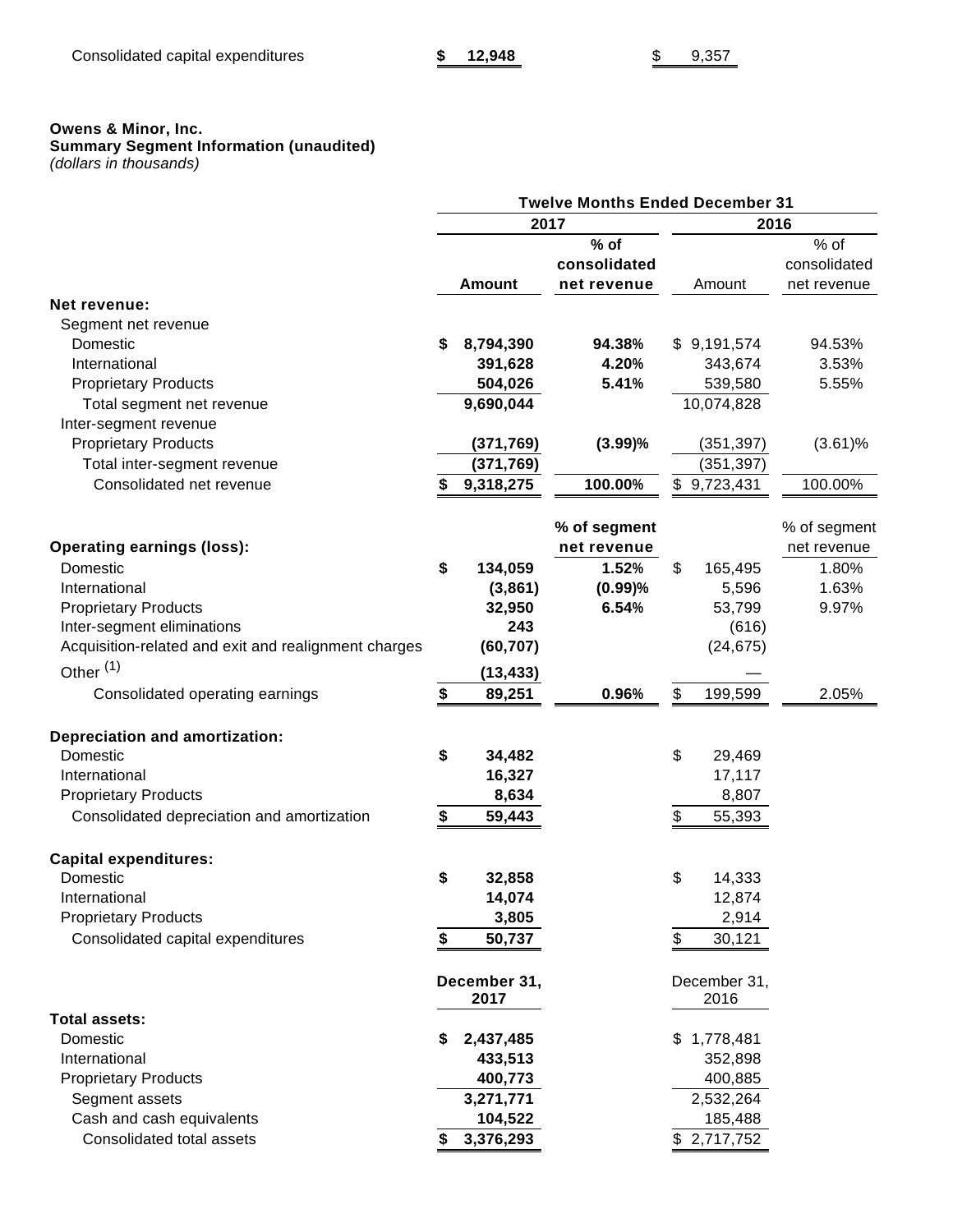(1) Software as a Service (SaaS) implementation costs associated with the upgrading of global IT platforms in connection with the redesign of our global information system strategy.

## **Owens & Minor, Inc.**

# **Net Income Per Common Share (unaudited)**

(dollars in thousands, except per share data)

|                                                                                    | <b>Three Months</b><br><b>Ended</b><br>December 31, |            |           | <b>Twelve Months</b><br><b>Ended</b><br>December 31, |
|------------------------------------------------------------------------------------|-----------------------------------------------------|------------|-----------|------------------------------------------------------|
|                                                                                    | 2017                                                | 2016       | 2017      | 2016                                                 |
| Numerator:                                                                         |                                                     |            |           |                                                      |
| Net income                                                                         | \$22,997                                            | \$27,105   | \$72,793  | \$108,787                                            |
| Less: income allocated to unvested restricted shares                               | (314)                                               | (289)      | (1,060)   | (1, 147)                                             |
| Net income attributable to common shareholders - basic                             | 22,683                                              | 26,816     | 71,733    | 107,640                                              |
| Add: undistributed income attributable to unvested restricted shares<br>- basic    | 35                                                  | 79         | 58        | 297                                                  |
| Less: undistributed income attributable to unvested restricted shares<br>- diluted | (35)                                                | (79)       | (58)      | (297)                                                |
| Net income attributable to common shareholders - diluted                           | \$22,683                                            | \$26,816   | \$71,733  | \$107,640                                            |
| Denominator:                                                                       |                                                     |            |           |                                                      |
| Weighted average shares outstanding - basic and diluted                            | 59,874                                              | 60,259     | 60.001    | 61,093                                               |
| Net income per share attributable to common shareholders:<br>Basic and diluted     | S<br>0.38                                           | \$<br>0.45 | 1.20<br>S | \$<br>1.76                                           |

### **Owens & Minor, Inc. GAAP/Non-GAAP Reconciliations (unaudited)**

| (dollars in thousands, except per share data)   |                | <b>Three Months Ended</b><br>December 31, | <b>Twelve Months Ended</b><br>December 31, |           |  |  |
|-------------------------------------------------|----------------|-------------------------------------------|--------------------------------------------|-----------|--|--|
|                                                 | 2017           | 2016                                      | 2017                                       | 2016      |  |  |
| Operating earnings, as reported (GAAP)          | (8, 772)<br>\$ | \$49,008                                  | 89,251<br>\$                               | \$199,599 |  |  |
| Acquisition-related intangible amortization (1) | 6,665          | 2,450                                     | 16,402                                     | 10,002    |  |  |
| Acquisition-related charges <sup>(2)</sup>      | 10,972         | 286                                       | 17,265                                     | 1,211     |  |  |
| Exit and realignment charges (3)                | 28,601         | 4,415                                     | 43,442                                     | 23,464    |  |  |
| Other <sup>(4)</sup>                            | 4,758          |                                           | 13,432                                     |           |  |  |
| Operating earnings, adjusted (Non-GAAP)         | \$42,224       | \$56,159                                  | \$179,792                                  | \$234,276 |  |  |
| Net income, as reported (GAAP)                  | \$22,997       | \$27,105                                  | 72,793<br>S                                | \$108,787 |  |  |
| Acquisition-related intangible amortization (1) | 6,665          | 2,450                                     | 16,402                                     | 10,002    |  |  |
| Income tax expense (benefit) <sup>(5)</sup>     | (2, 221)       | (633)                                     | (5,214)                                    | (2,592)   |  |  |
| Acquisition-related charges <sup>(2)</sup>      | 10,972         | 286                                       | 17,265                                     | 1,211     |  |  |
| Income tax expense (benefit) <sup>(5)</sup>     | (4, 208)       | 67                                        | (5,976)                                    | (165)     |  |  |
| Exit and realignment charges (3)                | 28,601         | 4,415                                     | 43,442                                     | 23,464    |  |  |
| Income tax expense (benefit) <sup>(5)</sup>     | (10, 625)      | (289)                                     | (16, 224)                                  | (6,670)   |  |  |
| Other $(4)$                                     | 4,758          |                                           | 13,432                                     |           |  |  |
| Income tax expense (benefit) <sup>(5)</sup>     | (1, 327)       |                                           | (3, 792)                                   |           |  |  |
| Tax reform impact (6)                           | (34, 591)      |                                           | (34, 591)                                  |           |  |  |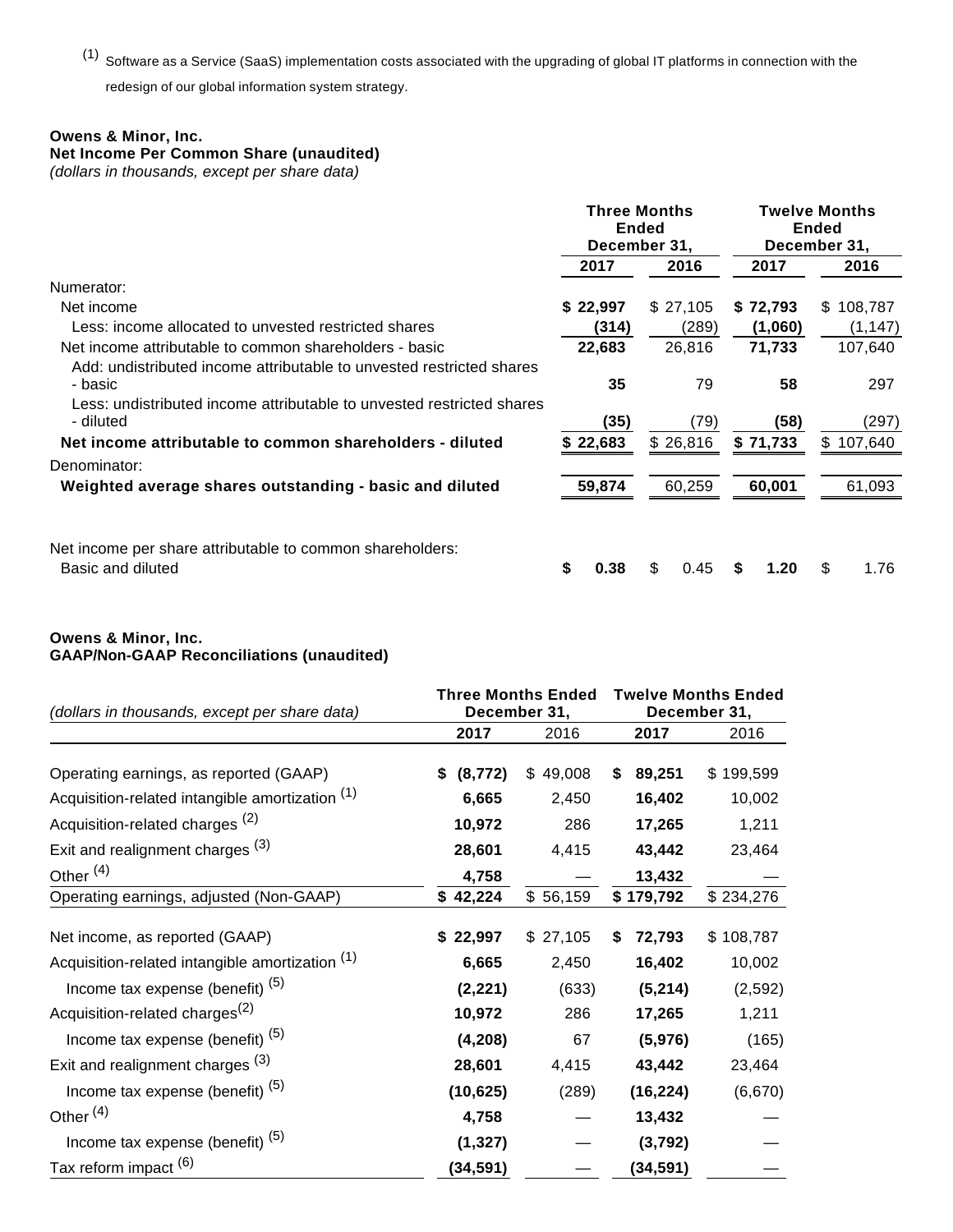| Net income, adjusted (Non-GAAP)                                       |   | \$21,021 |     | \$33,401 | S | 97,537 |   | \$134,037 |
|-----------------------------------------------------------------------|---|----------|-----|----------|---|--------|---|-----------|
|                                                                       |   |          |     |          |   |        |   |           |
| Net income per share, as reported (GAAP)                              | S | 0.38     | \$. | 0.45     |   | 1.20   | S | 1.76      |
| Acquisition-related intangible amortization, after-tax <sup>(1)</sup> |   | 0.07     |     | 0.03     |   | 0.18   |   | 0.12      |
| Acquisition-related charges, after-tax <sup>(2)</sup>                 |   | 0.12     |     |          |   | 0.19   |   | 0.02      |
| Exit and realignment charges, after-tax $(3)$                         |   | 0.30     |     | 0.07     |   | 0.46   |   | 0.27      |
| Other, after-tax $(4)$                                                |   | 0.06     |     |          |   | 0.16   |   |           |
| Tax reform impact <sup>(6)</sup>                                      |   | (0.58)   |     |          |   | (0.58) |   |           |
| Net income per share, adjusted (Non-GAAP)                             | S | 0.35     | S   | 0.55     | S | 1.61   |   | 2.17      |

The following items in the current quarter have been excluded in our non-GAAP financial measures:

 $<sup>(1)</sup>$  Acquisition-related intangible amortization includes amortization of certain intangible assets established during</sup> purchase accounting for business combinations. These amounts are highly dependent on the size and frequency of acquisitions and are being excluded to allow for a more consistent comparison with forecasted, current and historical results and the results of our peers. We began to exclude these charges from our non-GAAP results in the second quarter of 2017 and thus prior year amounts have been recast on the same basis.

<sup>(2)</sup> Acquisition-related charges in 2017 were primarily transaction and transition costs associated with the acquisition of Byram and the upcoming Halyard S&IP transaction. The prior year amounts related primarily to costs incurred to settle certain obligations and address other on-going matters associated with the acquisitions of ArcRoyal and Medical Action.

 $(3)$  Exit and realignment charges in 2017 were associated with severance from reduction in force and other employee costs associated with the establishment of our new client engagement centers, the write-down of information system assets which are no longer used and other IT restructuring charges. Charges in 2016 included severance activities and other costs associated with our strategic organizational realignment which included certain professional fees and costs to streamline administrative functions and processes in the United States and Europe.

 $(4)$  Software as a Service (SaaS) implementation costs associated with the upgrading of global IT platforms in connection with the redesign of our global information system strategy. SaaS implementation costs are recorded in other operating (income) expense, net.

 $(5)$  These charges have been tax effected in the preceding table by determining the income tax rate depending on the amount of charges incurred in different tax jurisdictions and the deductibility of those charges for income tax purposes.

 $^{(6)}$  Includes a recognized income tax benefit of \$34.6 million for the year ended December 31, 2017 associated with the estimated benefits under the Tax Cuts and Jobs Act.

#### **Use of Non-GAAP Measures**

This earnings release contains financial measures that are not calculated in accordance with U.S. generally accepted accounting principles ("GAAP"). In general, the measures exclude items and charges that (i) management does not believe reflect Owens & Minor, Inc.'s (the "Company") core business and relate more to strategic, multi-year corporate activities; or (ii) relate to activities or actions that may have occurred over multiple or in prior periods without predictable trends. Management uses these non-GAAP financial measures internally to evaluate the Company's performance, evaluate the balance sheet, engage in financial and operational planning and determine incentive compensation.

Management provides these non-GAAP financial measures to investors as supplemental metrics to assist readers in assessing the effects of items and events on its financial and operating results and in comparing the Company's performance to that of its competitors. However, the non-GAAP financial measures used by the Company may be calculated differently from, and therefore may not be comparable to, similarly titled measures used by other companies.